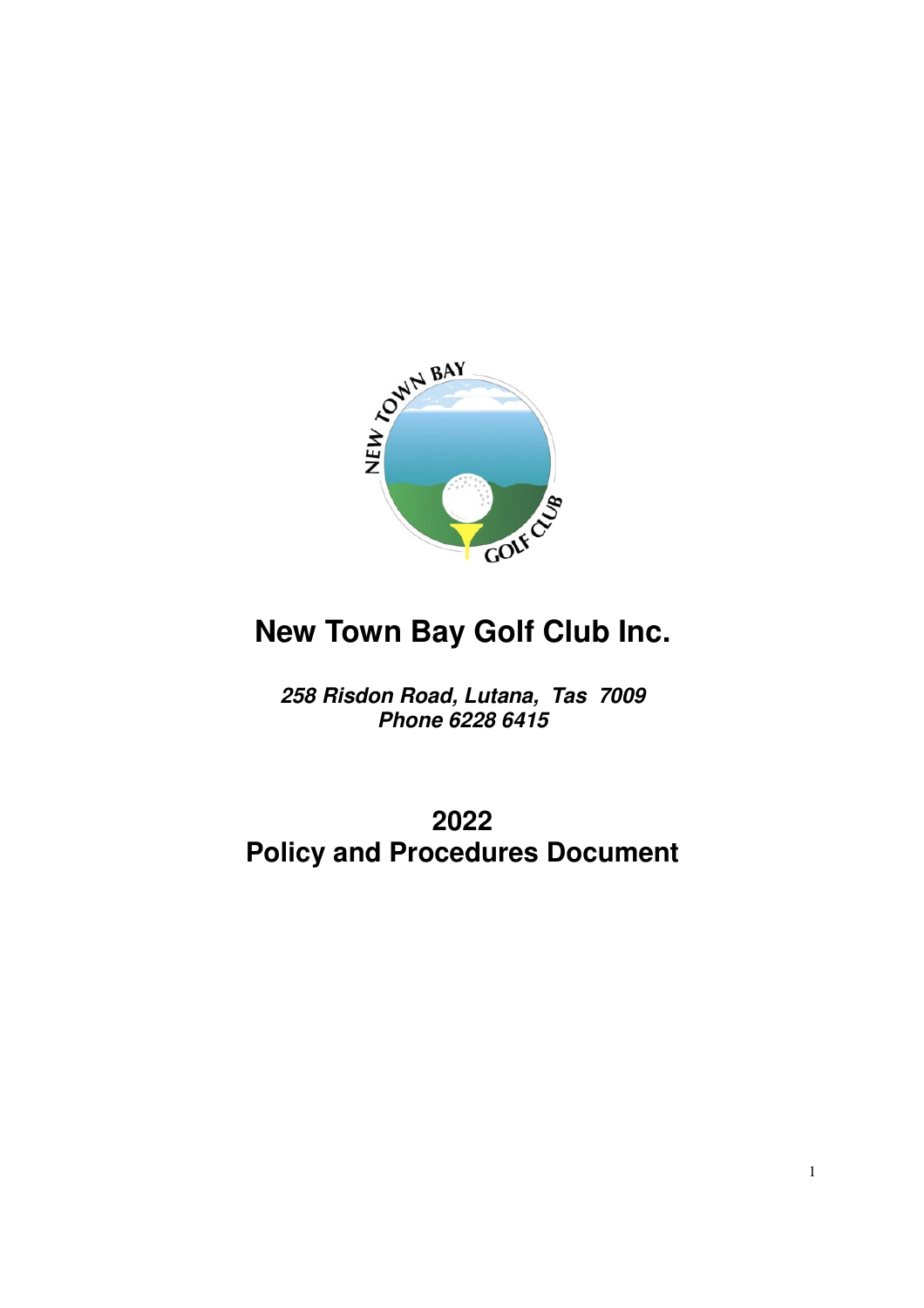### **Contents**

| <b>GREEN FEES</b>      |  |
|------------------------|--|
|                        |  |
|                        |  |
|                        |  |
|                        |  |
|                        |  |
|                        |  |
|                        |  |
|                        |  |
|                        |  |
|                        |  |
|                        |  |
|                        |  |
|                        |  |
|                        |  |
| LIFE MEMBERSHIP POLICY |  |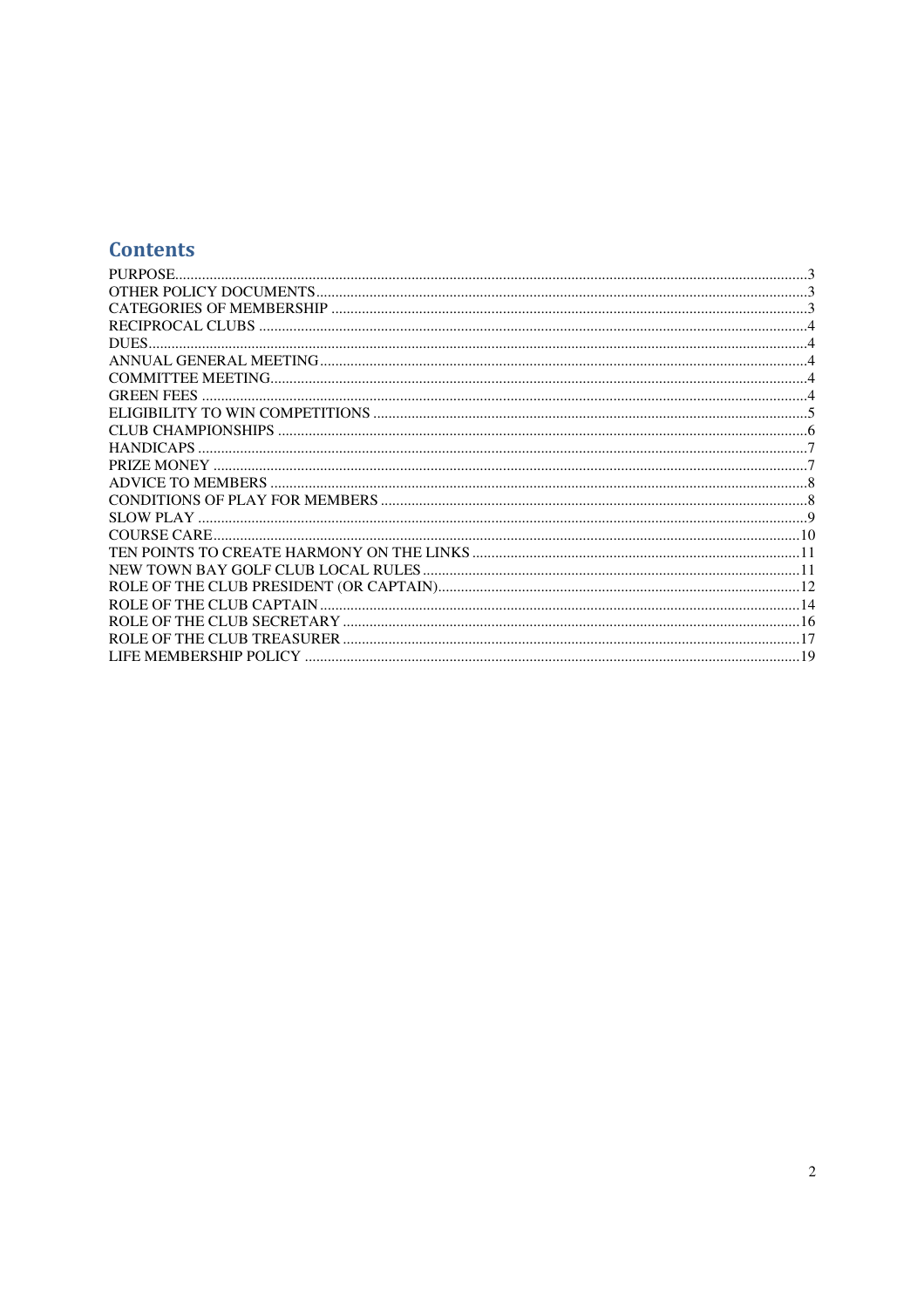### **PURPOSE**

To stimulate interest in the game of golf and bring together a group of golfers desirous of forming a golfing organisation.

To promote and foster among the members a closer bond and fraternity for their joint and mutual benefit, and to promote and conserve the best interests and true spirit of the game of golf as embodied in its ancient and honourable traditions.

To maintain a uniform system of handicapping as set forth in the R & A Handicap System and issue GA Handicap Indexes to the members.

To provide an authoritative body to govern and conduct club competitions.

Other policy documents may exist but should be referenced in this document.

### **OTHER POLICY DOCUMENTS**

There is a specific policy on the booking of functions at the club that should be read in conjunction with this document. Policy for Booking Functions – 2021.Doc

### **CATEGORIES OF MEMBERSHIP**

Any person by application, election and payment of the fees and subscriptions in accordance with the Rules and By-laws of the Club may be admitted to one of the following categories of membership.

#### **Golfing Members**

Life member Ordinary member Six Day member Student member Junior member

#### **Non Playing Members**

Social member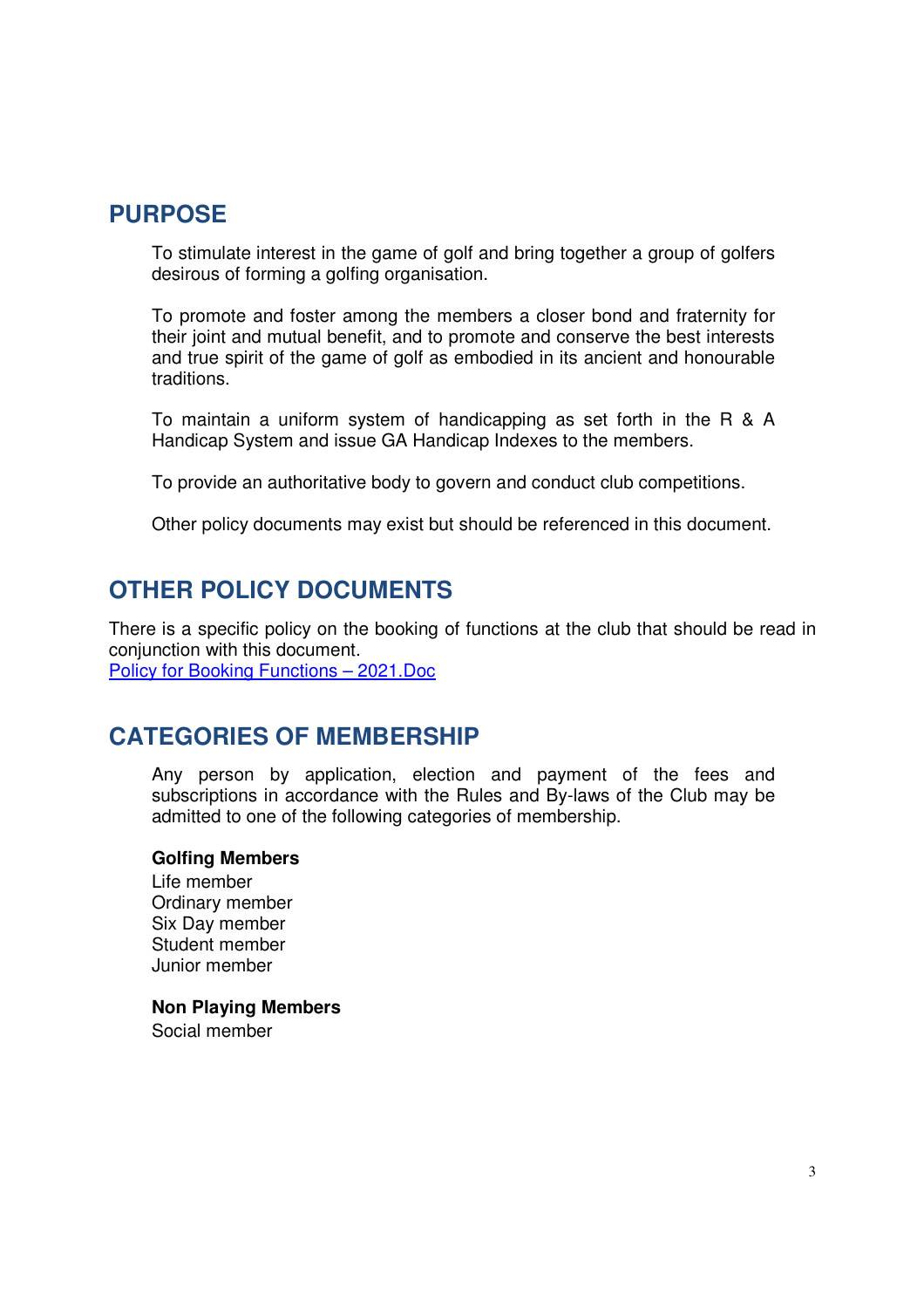### **RECIPROCAL CLUBS**

Burnie Golf Club (Tas) Queenstown Golf Club (Tas) Rosebery Golf Club (Tas) Scottsdale Golf Club (Tas) Sheffield Golf Club (Tas) Tam O'Shanter Golf Club Inc (Tas)

Gatton Jubilee Golf Club (Qld

**If you intend playing at one of the clubs above please obtain a letter of introduction from the Committee.**

### **DUES**

All membership fees and dues shall be established by the Committee from time to time in such amounts as they deem are adequate to operate and maintain the Club. Such fees and dues shall include membership dues, Golf Australia and Golf Tasmania fees and any other fees payable to other Associations, lockers rental and buggy space hire.

Members' Association fees will be remitted promptly to the appropriate Associations upon request.

These Membership fees are due  $1<sup>st</sup>$  July each year and must be paid by 31 $<sup>st</sup>$ </sup> July, otherwise members will have their membership suspended or cancelled.

### **ANNUAL GENERAL MEETING**

The annual general meeting shall be held on such day being not later than three months after the close of the financial year of the Association as the Committee may determine.

### **COMMITTEE MEETING**

The club's Committee will meet on the second Tuesday of each month at 6.00 pm.

### **GREEN FEES**

As specified on the club website and on the notice boards at the club. Adults \$25.00 for 18 holes or 9 holes. Juniors \$10.00 per round.

ALL SOCIAL PLAYERS SHOULD BE MEMBERS OF AN AFFILIATED CLUB.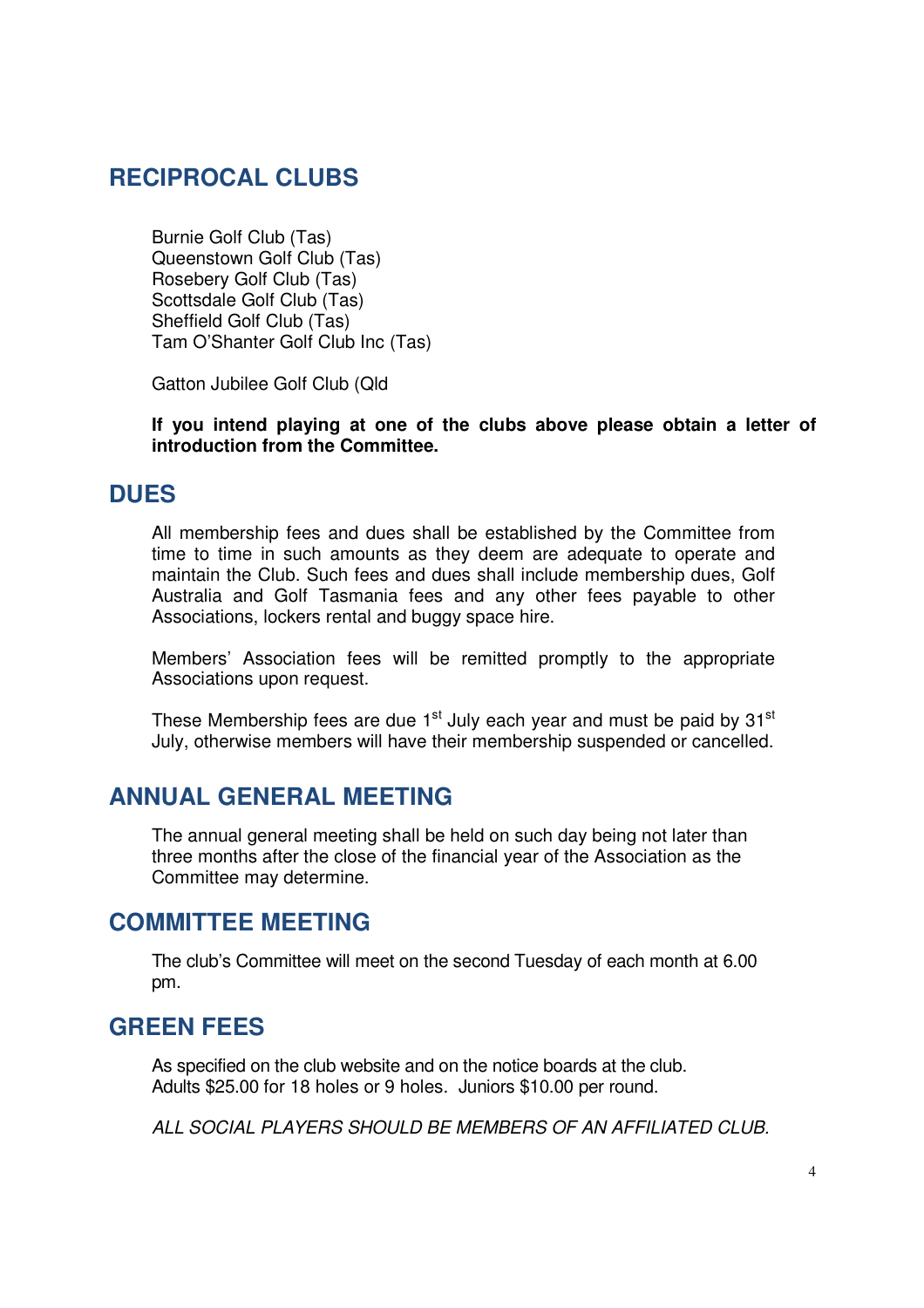## **ELIGIBILITY TO WIN COMPETITIONS**

To be eligible to WIN any Club Championship, Tournament or Sponsored Events, the player MUST.

- Be a financial member of a golf club at the time of the event.
- Paid entry and or green fees **prior** to starting.
- Have a valid GA handicap, (or a GA handicap given by the match committee)
- Have entered a minimum of 5 x 18 holes scores (or 10 x 9 holes scores for the purpose of handicapping) showing in Golflink, with at least one flagged (a top eight score) within the previous 12 months.

**Note:** The Match Committee may use its discretion in special circumstances to allow any player to be eligible to play.

- These 5 events need to be completed within the previous 12 months of the event that is being entered.
- The nine holes score cards must have "handicap card" written on it to be entered into Golflink.
- It is the entrant's responsibility to ensure they are eligible to win, if they wish to win any of these events.

Note that special events (such as the VW Scramble) have their own rules dictated and NTBGC will follow those rules for such events.

### **Sunday to Friday, Chicken Runs, Twilight Competitions**

To be eligible to **WIN** these Events, the player **MUST**.

- Be a financial member of a golf club at the time of the event.
- Paid entry and or green fees prior to starting.
- Have a valid GA handicap.
- Play in a group with another player or players in the same event.
- Weekly winners will be penalized a stroke for any subsequent rounds for a period of 6 months (all strokes loss in these events will be reset at the start and finish of day light saving)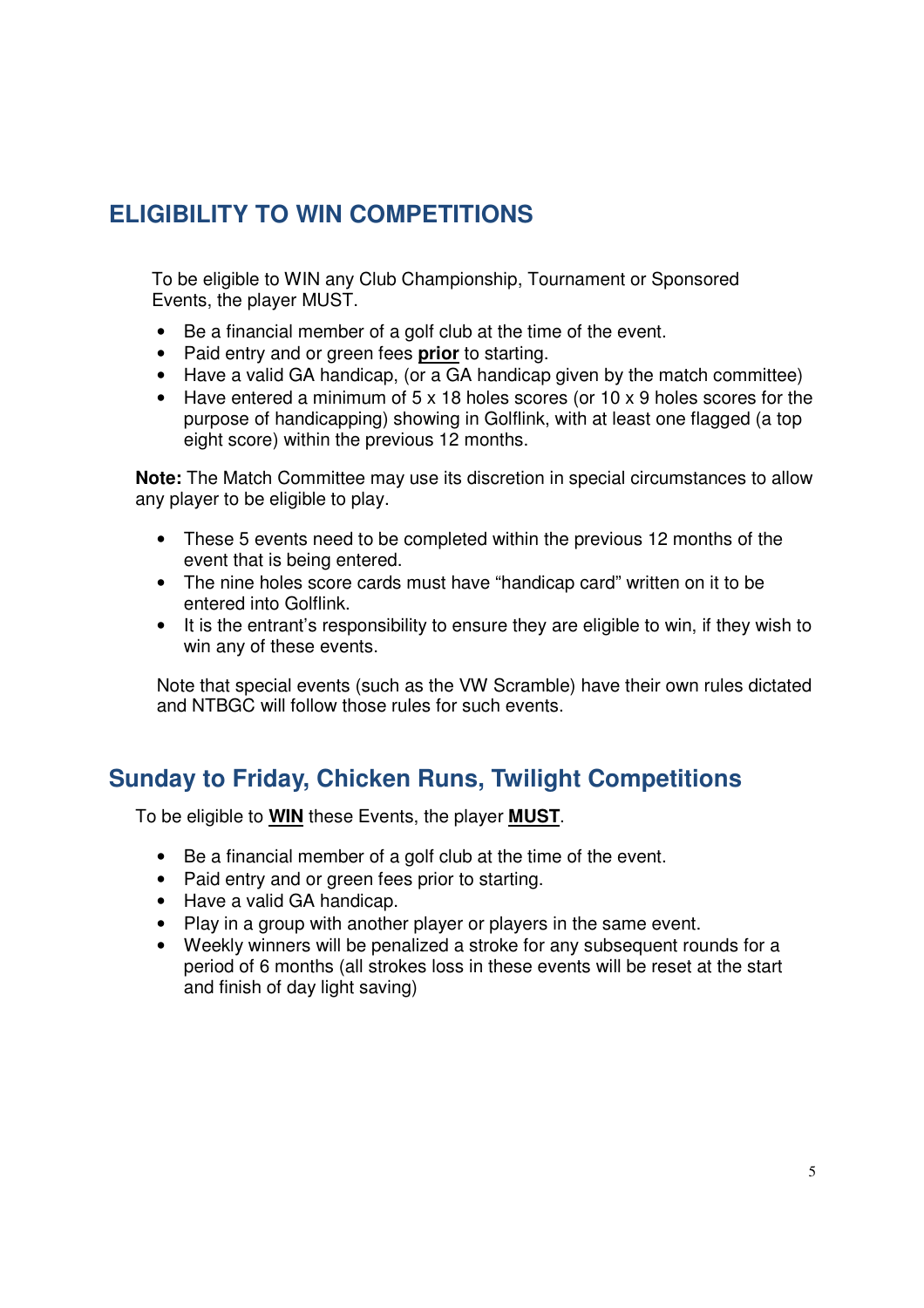## **CLUB CHAMPIONSHIPS**

#### **MEMBERS:**

- Club Championship held over 72 holes (4 days).
- Foursomes Championship 36 holes.
- Canadian Foursomes Championship 18 holes.
- Mixed Foursomes Championship 36 holes.
- Mixed Canadian Foursomes Championship 18 holes.

#### **FEMALE MEMBERS**

- Championship held over 54 holes (3 days).
- Foursomes Championship 36 holes (2 days).
- Canadian Foursomes Championship 36 holes (2 days).

#### **Note:**

To be eligible to compete in the above Championships, you must:

- Be financial members of the New Town bay Golf Club.
- Have a valid GA handicap, (or a GA handicap given by the match committee)
- A new member with a lower than the lowest "GA" handicap for the grade they are playing in will not be eligible to win that grade club championship. (A New member is defined as a member who has commenced membership since 1st July of the year of the championship)
- Entries will close on the Thursday at 5.00 p.m. prior to the first round of a championship.
- Up to the top 8 of each grade or as ordered by the match committee will play in order or merit on the final day starting at 10.00 a.m.
- Play-off will be minimum 3 hole playoff, starting on the first, if tie after 3 holes, then sudden death until a winner. To be arranged on the day of play by the Match Committee.
- Have entered a minimum of 5 x 18 holes scores (or 10 x 9 holes scores for the purpose of handicapping) showing in Golflink, with at least one flagged (a top eight score) within the previous 12 months.

The Match Committee may use its discretion in any special circumstances.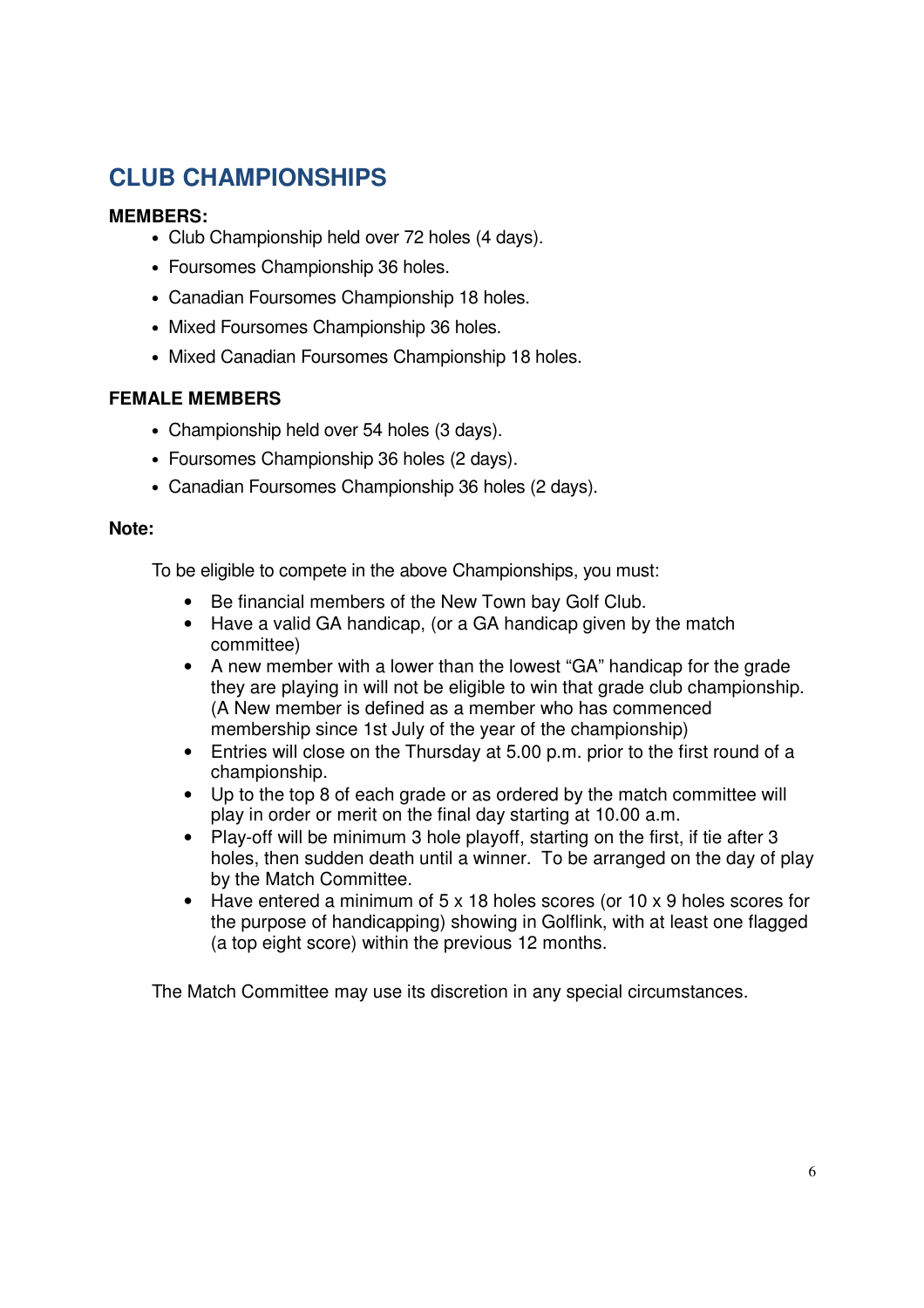## **HANDICAPS**

### **Men's Championship**

"A" Grade 0—11 , "B" Grade 12 -18, "C" Grade 19-24, "D" Grade 25 and above (these ranges may vary depending on entry numbers) **Women's Championship** 

A" Grade and "B" Grade to be determine by the committee on the 1st day of Championships depending upon the number of competitors.

### **Standard Saturday, Wednesday & Thursday Invitational**

"A" Grade, "B" Grade "C" Grade, to be determined by the committee on the day depending upon the number of competitors.

### **Sponsored and Special Events**

Players without a valid "GA" Handicap may be given by approval of the match committee a "handicap" of 14 for men and 32 for women

Players must adhere to any specific published rules for that event.

## **Prize Money**

Competitions **Must** qualify before 70% of the match fees are allocated for prizes. To qualify as a prize event 5 or more players or teams **Must** compete.

- Events with 10 or more players or 5 or more Teams, Multiple prizes may be allocated.
- The match committee has the right to forfeit or award any additional prizes.

## **Nearest to the Pin (NTP)**

All players within the competition that are eligible may win a NTP prize,

A disqualified player in a stroke play event may still be eligible for a NTP prize **if** 

- The NTP was achieved before the player DQ and they discontinued their round, or
- The player continues to play and score all the remaining holes after the DQ.

Note: A player that only plays the NTP holes after DQ is ineligible to win those NTP's

NTP prize money can jackpot to the next competition of the same type, i.e., Wednesday comp would jackpot to the following Wednesday comp, Saturday to the following Saturday etc: if a NTP is not awarded for any eligible hole.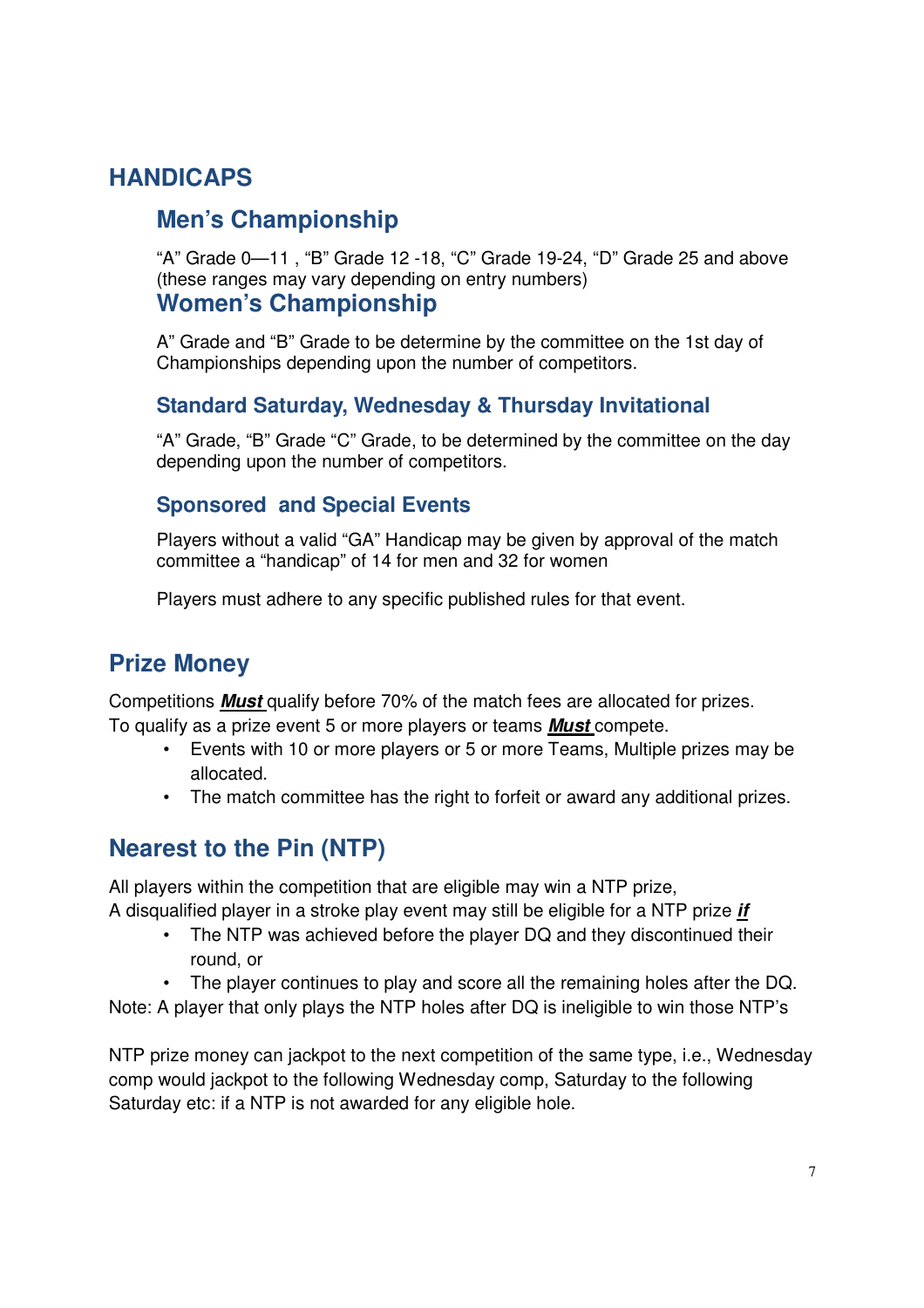### **ADVICE TO MEMBERS**

#### **Complaints:**

All complaints should be made in writing to the Captain or Committee. No employee of the club shall be reprimanded by an individual member.

#### **Resignation:**

Members are reminded of the Club's Constitutional and Rule requirements relating to membership:

- a. Renewal of membership is for a 12 month period and you are committed to pay the full membership rate for 12 months; and
- b. Written notice of resignation (to the Committee) is required before the conclusion of July each year if you choose not to renew your membership.

#### **Change of Address and Other Details:**

To assist the Committee to maintain accurate membership records, members should advise of any changes in their address, phone number, email address etc. which may arise.

### **CONDITIONS OF PLAY FOR MEMBERS**

#### **1. Club Competition Days**

Competitors have the right of precedence on the course. Competitors must pay the competition fee and enter their names into the computer BEFORE commencing play. All score cards must include their Golflink number, must be correctly signed and entered into computer for handicapping purposes and then placed in the card box.

#### **2. Saturdays**

Saturday will be the members' competition day, in accordance with the Annual Fixture List produced by the Committee. Visitors shall not be entitled to use the course on Saturdays or on open days, without special approval of the Committee or Captain. If approved, visitors must:

- Be a current member of an affiliated golf club with a Golflink number and current playing handicap;
- Enter their name/golflink-number on the starting sheet or the registration computer;
- Pay a \$10 green fee in addition to the competition fee.

Visitors will be eligible to win gross, net and nearest-the-pin prizes but monthly medals and memorial days can only be won by members of New Town Bay Golf Club entered in those competitions. Visitors are not eligible to enter any form of club championships.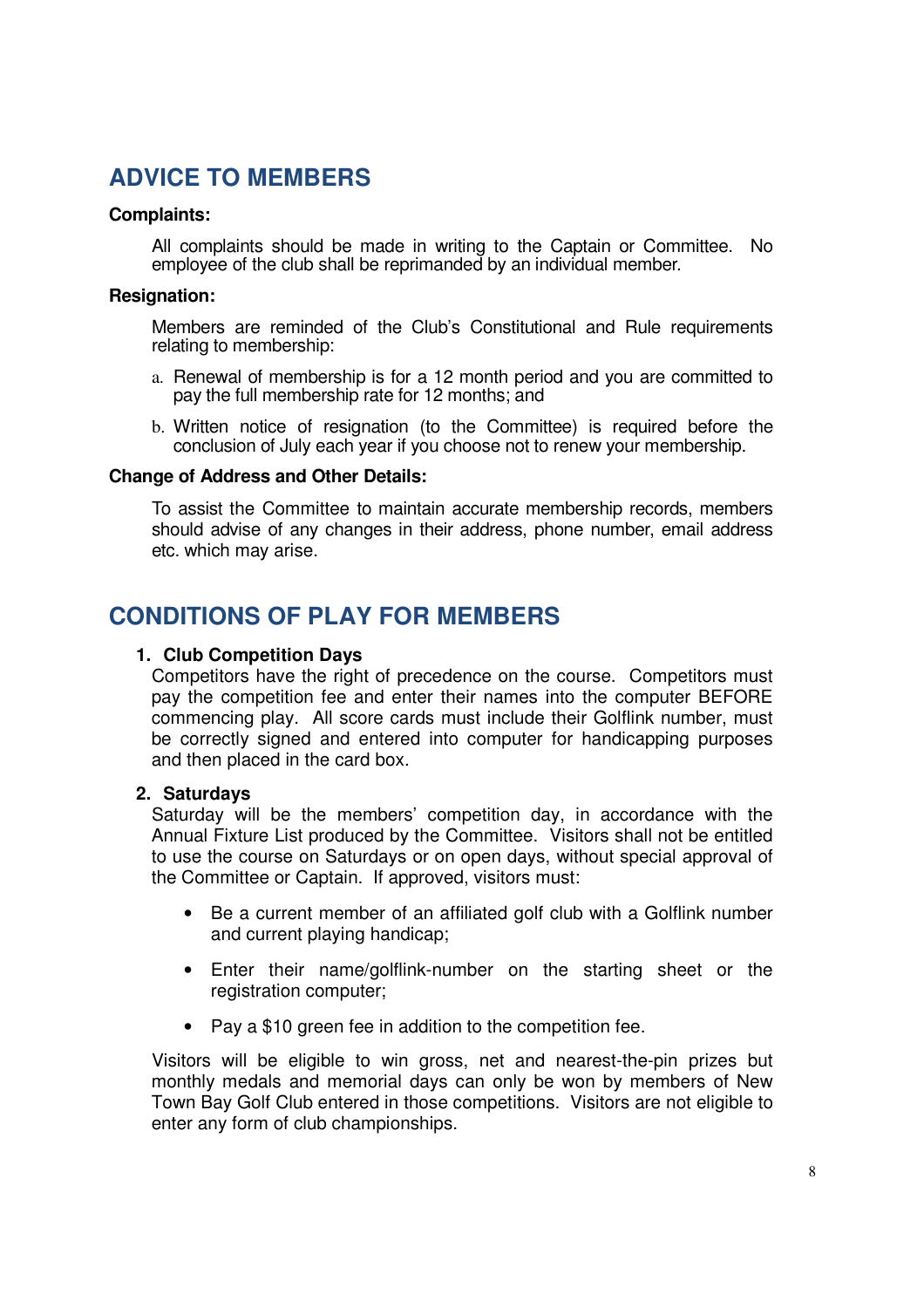#### **3. Thursdays**

Thursday will be the Female Members Competition Day between 8.00 am and 12.00 pm. Members may play earlier than 12.00pm only with the permission of the Captain or his/her representative.

#### **4. Dogs**

No member or visitor shall bring a dog into the clubhouse or on to the course.

#### **5. By-law**

Any member, lady, student or junior member found committing a breach of the Rules of Golf, Golf Etiquette, Local Rules of this Club or any other misdemeanor on the course or in the clubhouse may be brought before the Committee. If such misdemeanor be proved, the Committee may take such action as it sees fit to punish such member, lady, student or junior member. Such punishment may include suspension for a period determined by the Committee.

#### **6. Priority on the course:**

A single player has no standing and **must** give way to any group. Any group playing a whole round is entitled to pass a group playing a shorter round. If a group fails to keep its place on the course and loses more than one clear hole on the players in front, it **must** allow the group following to pass.

#### **7. Divots and plug marks**

- a. Please replace divots carefully and ensure that they are broken up before being replaced in the mark and are then pressed firmly down with the foot.
- b. A player should repair damage to the putting green caused by the impact of a ball.

### **SLOW PLAY**

The regular occurrence of "Slow Play" is discussed consistently among members, and with the thought that almost every player-member of the Club has at some time expressed concern about the effects of Slow Play on their enjoyment of the game. There are signs on the course suggesting the maximum time it should take a group of 4 to get to certain points on the course. Please take notice of these signs and speed up if required.

We publish the following suggestions which could be of assistance in overcoming the problem:

#### **1. Not being ready on time**

Plan shot selection while other players are having their shots.

#### **2. Delays on tees or greens while marking the card.**

Always mark the card while awaiting your turn at the tee.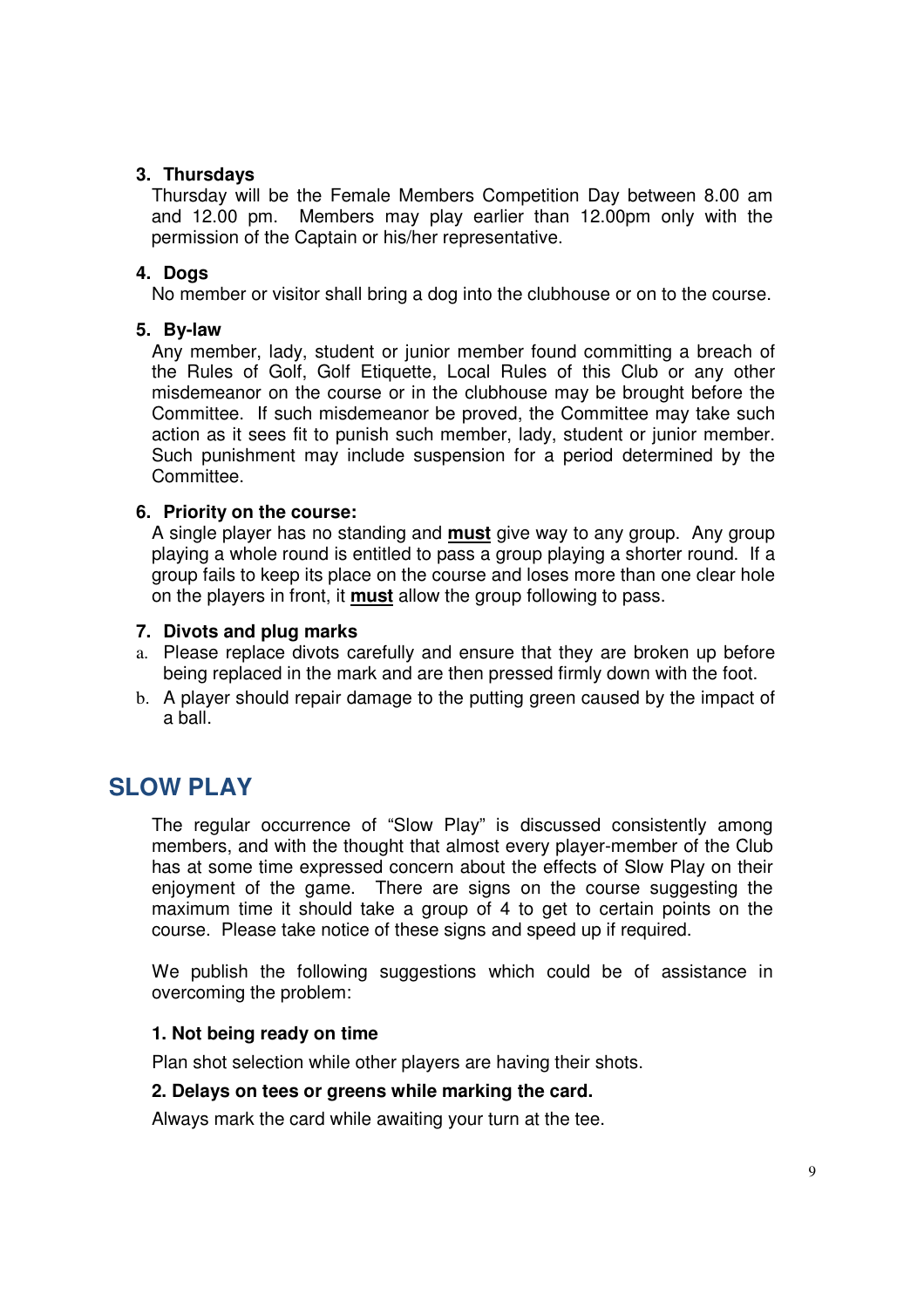#### **3. Players wait on the tee until all have played their shot, then walk to their own ball.**

Walk directly to your own ball, or level with same; and plan shot selection while waiting for others to play their shots.

#### **4. Unnecessary number of practice swings.**

It is agreed that each player has his own preference in this matter, but practice swings should be limited by discretion.

#### **5. Delays in lost balls.**

Immediately your ball is lost, stand aside and call following group through.

#### **6. Lack of discretion in going through a team that has lost a ball.**

If called ahead as in (5) but immediately afterwards the team ahead locate their ball and it is evident that play will proceed faster if they continue, you should signal them to go ahead.

#### **NOTE:**

The discretion is in the hands of the team called through and not the players who are looking for the lost ball.

## **COURSE CARE**

- It is most important that we help to care for and maintain our course
- Always give way to the Greenkeeper
- Repair and replace divots, plug marks, spike marks or other ground damage
- Please carry a sand bucket for repairing divots etc.
- Please do not damage shrubs and trees
- Use walkways and bridges where provided
- No buggies on tees or greens
- Do not interfere with or move sprinklers or bend hoses
- **Do not** use your putter head to retrieve your ball from the cup
- Place all rubbish in rubbish bins
- Do not move stakes, markers, signs or barriers unless as a moveable obstruction
- Please replace divots

#### **Objectionable language is prohibited in the clubhouse and on the course at all times**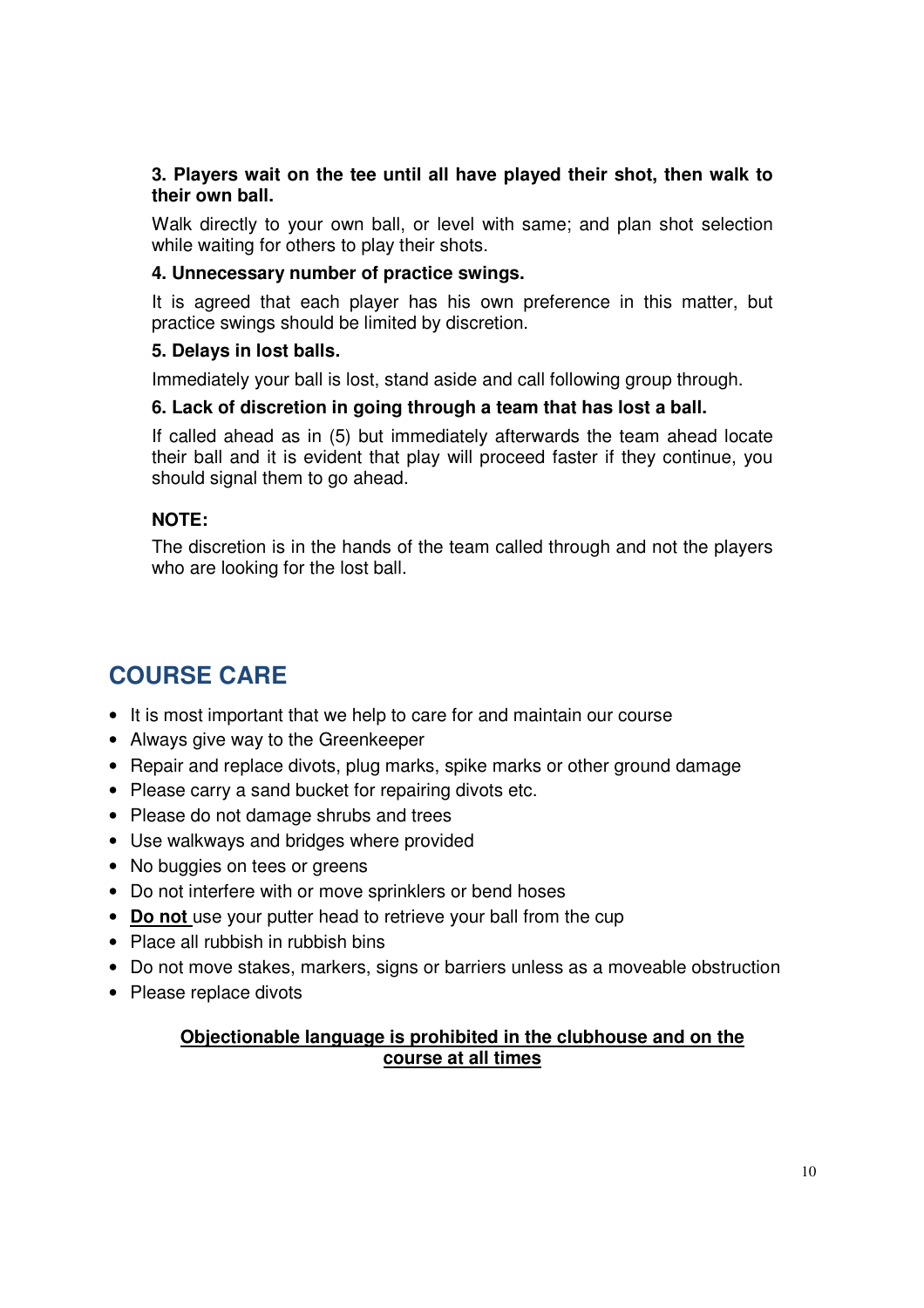## **TEN POINTS TO CREATE HARMONY ON THE LINKS**

- 1. Pick up your ball when your strokes are exhausted
- 2. Walk briskly between shots
- 3. Immediately your ball is lost, stand aside and call following match through
- 4. Place golf bag on the side of the green closest to the next tee so that you can walk away at once after putting out
- 5. Do not mark your card whilst standing on the green
- *6.* Don't be selfish, consider the whole field and speed up your play
- *7.* Replace divots, smooth out bunkers, and do not use course for indiscriminate practice
- 8. Make sure players in front are out of range before playing your shot
- 9. Adhere strictly to time sheet rotation of hitting off. Remember, when the starter is in attendance, field is under his/her control
- 10. In case of queries or disputes, bring to the notice of the Match Committee of the day immediately

#### **Note:**

The lowest marker in each group shall be deemed responsible for the observance of the abovementioned points.

## **NEW TOWN BAY GOLF CLUB LOCAL RULES**

- 1. Players should at all times refer to the notice board before commencing play
- 2. Spiked golf shoes must not be worn in the clubhouse
- 3. A practice putting green is provided for putting only. Practice putting on competition green is forbidden
- 4. Buggies must not be wheeled within 3 metres, and ride on buggies must not be driven within 5 metres of any green, bunker or tee
- 5. When practising on the course, players should play one ball only from the tees. It is forbidden to play more than one ball to a green
- 6. Practice blasting from bunkers is forbidden at all times
- 7. Except as allowed in Rule 4-4B of the Rules of Golf (four ball or foursome competitions) the sharing of clubs is not permitted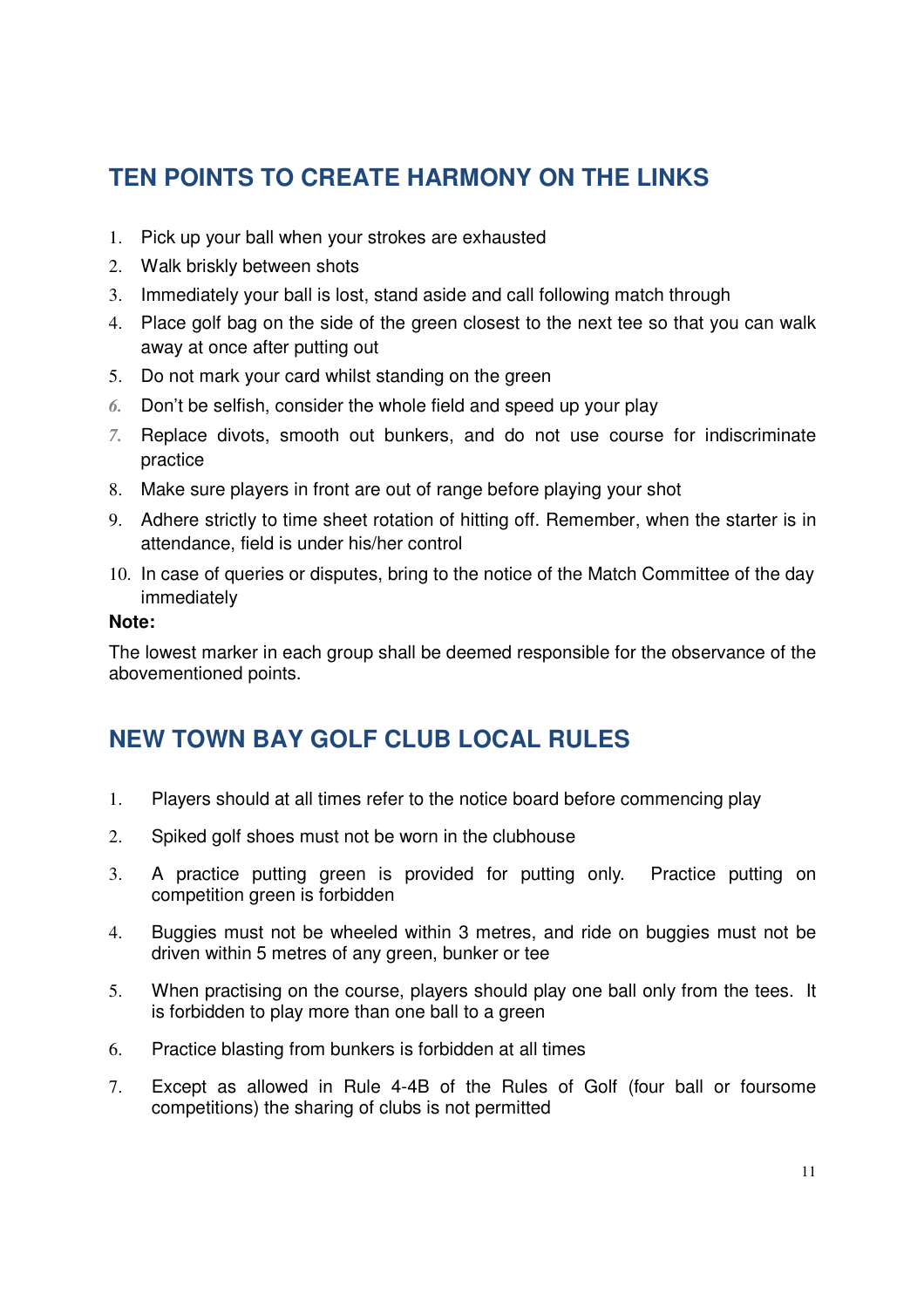- 8. Caddies are permitted on the course. Members or ladies using caddies will be responsible for their conduct and dress at all times
- 9. Children other than junior members, junior lady members or caddies are not permitted on the course. Junior members, junior lady members and caddies shall not be less than 7 years of age. The purchase of golf balls from children around the course must be discouraged by members
- 10. Proper golf shoes should be worn on the course at all times
- 11. Players should use the paths at all times
- 12. Stones may be removed from the bunkers. If the ball moves, replace it without penalty

### **ROLE OF THE CLUB PRESIDENT (OR CAPTAIN)**

The President is most commonly the head of a golf club. At some clubs this role is performed by the Captain.

This role is responsible for the integrity of the board/committee process, including the effectiveness of meetings and the board/committee's adherence to its own governance policies and responsibilities. In addition to sitting on the board/committee, the President is an ex-officio of all sub-committees. In the club's constitution, the President is generally afforded a casting vote.

The role should be occupied by a person with leadership skills, widely respected for sound judgment, who possesses a broad experience of both the club as well as the governance role of boards/committees.

The President ensures that targets and performance goals are overseen, strategic planning is undertaken and monitored, budgeting and risk management for the future is taking place and that communication with all stakeholders is occurring.

Depending on the club's constitution, the President will often be responsible for chairing the Annual General Meeting. To this end the President will be required to understand the AGM process and how to conduct a public meeting. A sound knowledge of the club's constitution will also be required.

The President shall often be the representative of the club, together with the Captain, at golf industry events.

Key skills:

- The ability to lead a board/committee and a club;
- The ability to think strategically;
- Be friendly and approachable: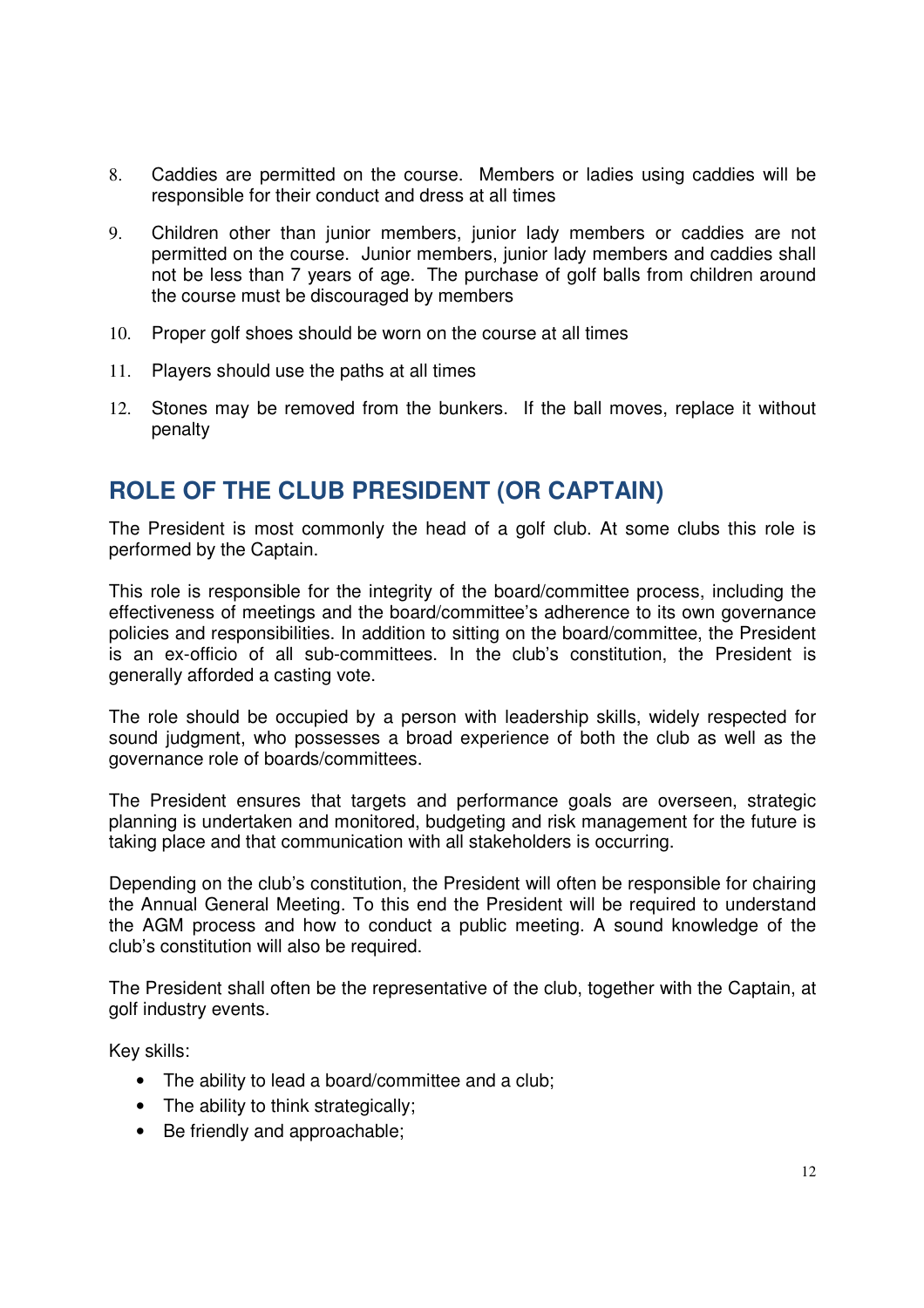- Ability to delegate and not micromanage;
- An understanding of club business, structures and systems;
- Oral communication skills;
- The ability to understand and relate to club members;
- The ability to build consensus and to get teamwork to occur;
- Be ethical, honest and trustworthy;
- Be committed to the mission and values;
- Independence;
- A willingness to commit the time and effort;
- Interest in more than the honour of the position.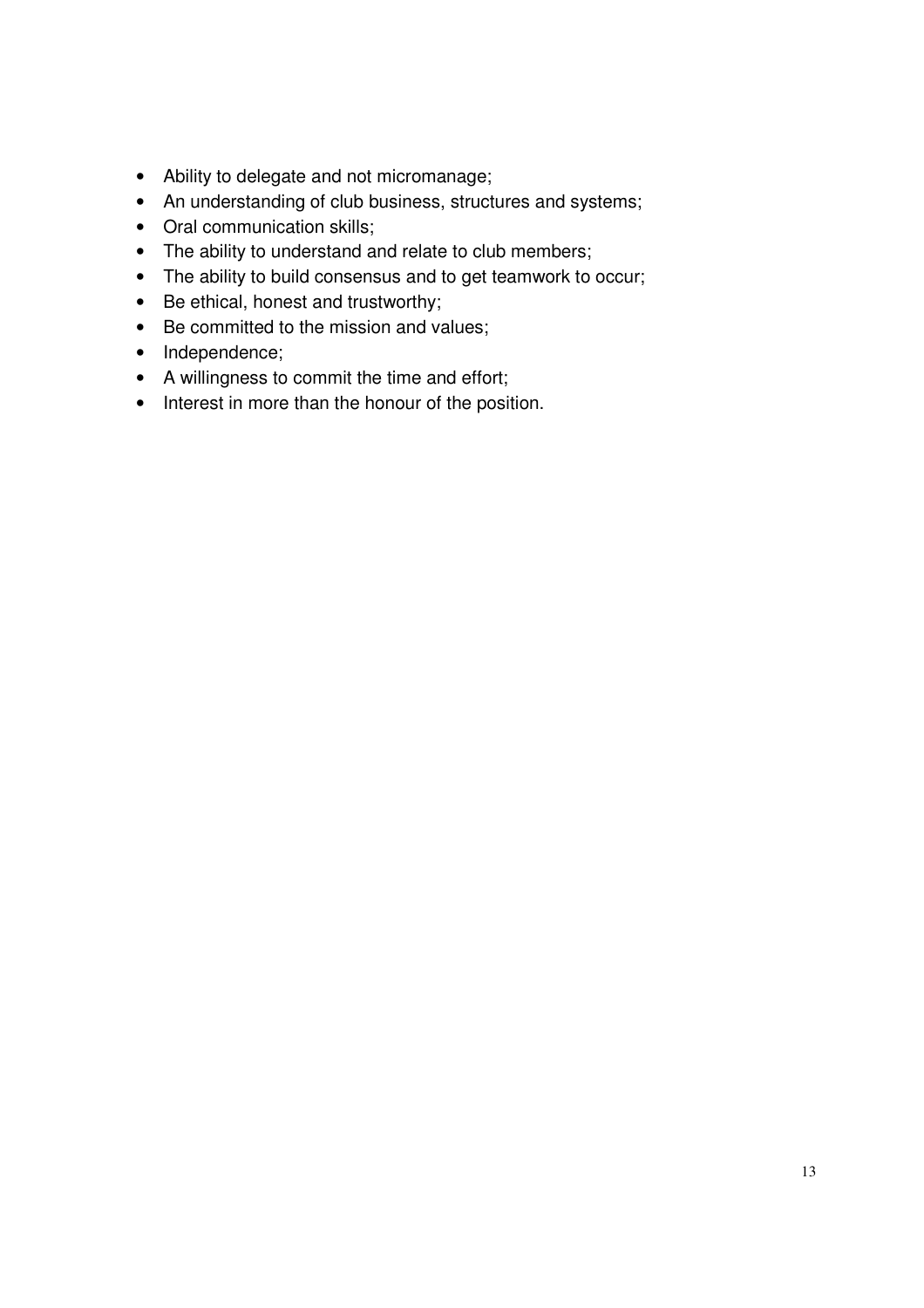## **ROLE OF THE CLUB CAPTAIN**

#### **The Captain**

As stated earlier, the Captain may or may not be the senior executive officer of the club so that there will be a variation in his roles and duties. In this section the Captain will be considered in the narrower sense of "Captain of Golf'. But while there exists this narrower sense, the role of the Captain lies within a broader concept of the total wellbeing of the Club and its members. There are duties and obligations of a general nature that are similar to and hardly less than those of the President and which are carried out in a spirit of mutual co-operation and understanding. Both officers should be treated by members with equal respect because the position of Captain is second in degree only and both bear the same responsibility to the club. Note that in some clubs the Captain is the Senior Executive Officer.

#### **(a) Administrator of Golf**

The Captain may be an ex-officio member of particular club sub-committees and should be invited to attend their meetings when it is pertinent to do so. In particular the Captain is Chairperson of the Match Committee which controls play on the course, and as such, it is advisable that the Captain attends meetings of the greens committee when necessary but in these instances there must be no attempt to usurp the role of chair of this committee.

#### **(b) Chairman of Match Committee**

As chair of the match committee and indeed as an individual the Captain should:

- have a good working knowledge of the game of golf and the characteristics of the club's course.
- become an accredited rules official and be able to adjudicate on matters requiring decision.
- guide the formulation of local rules by using personal knowledge of the course and the rules of golf.
- decide the conditions of play of events on the course, the golfing syllabus of the club and all matters of the playing of golf on the course.
- co-operate with and assist the District Golf Association (or the Golf Tasmania) in the matter of pennant golf, club open events, district championships and district teams selection and other golfing matters when requested by the Associations.
- educate members on the etiquette and rules of golf and so assist members to enjoy the game.
- lead in matters concerning the coaching of and selection of club teams and the promotion of junior golf.
- be available (or arrange a suitable substitute) when there is competition play on the course
- and especially be available for any event in which non-members are playing.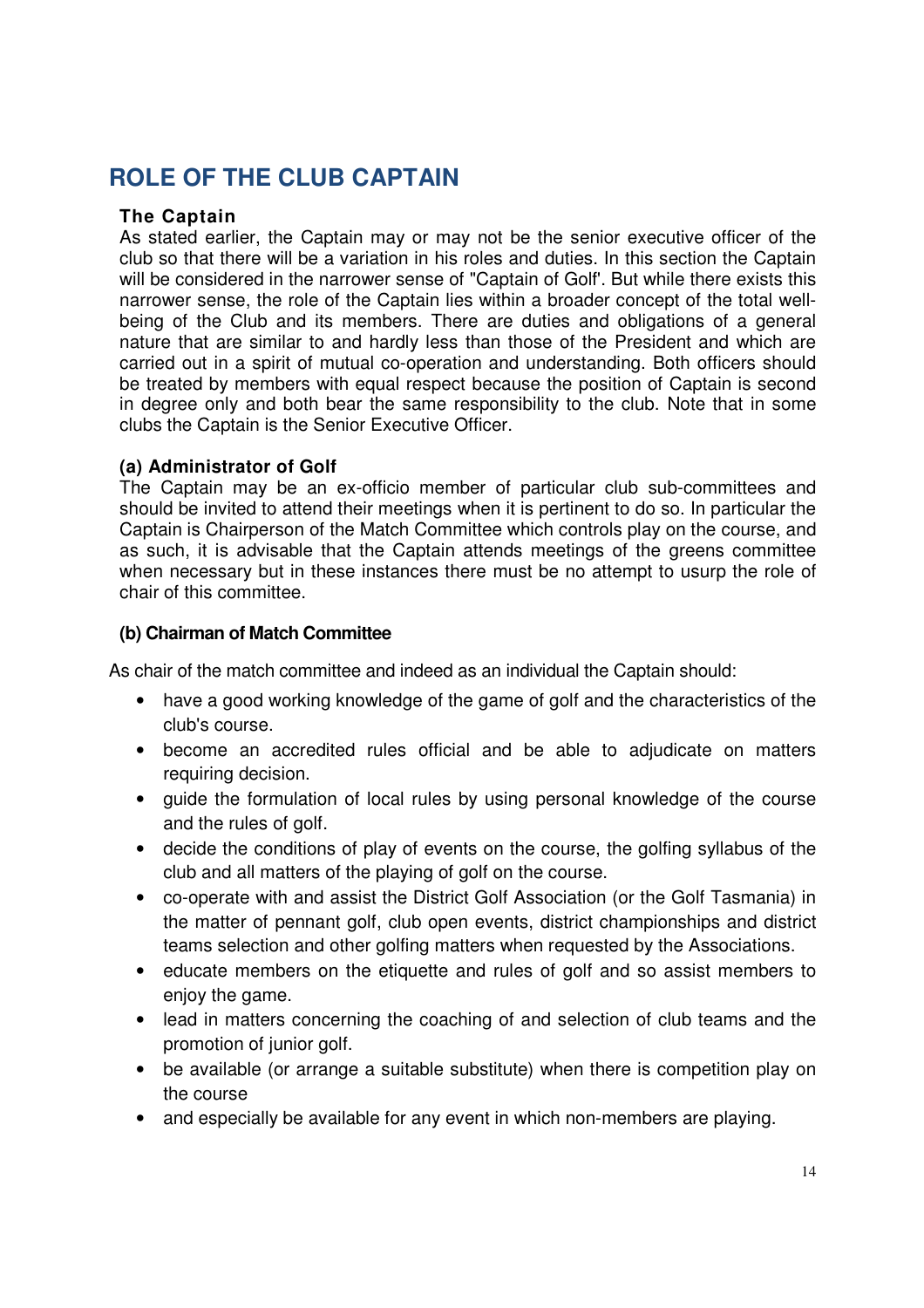• work in close co-operation with the course committee to ensure that the course is in the best possible condition for playing special events.

#### **(c) Social Responsibilities**

The Captain has a shared responsibility with the President for the social wellbeing of the Club so that the Captain should:-

- welcome visitors in conjunction with the President, paying particular heed to the welcome of visiting golfers and pennant teams
- accompany club teams on visits to other clubs even though not a member or captain of that team
- assist in maintaining the standard of dress and behaviour in the club and set the standard by his own demeanour
- be able to prepare and deliver formal and informal speeches as the occasion demands
- present the trophies at the conclusion of events remembering to thank trophy donors individually
- recognize the presence of the President in any speeches made and including the President in any opening remarks
- be prepared to represent the club at outside functions and uphold the good name of the club both within and outside the club.

#### **Summary**

A club is frequently judged by its public figures and the enjoyment and good name of the club are influenced by them. Leadership by the Captain should be firm but not autocratic and should be tempered by a sense of humour without malice.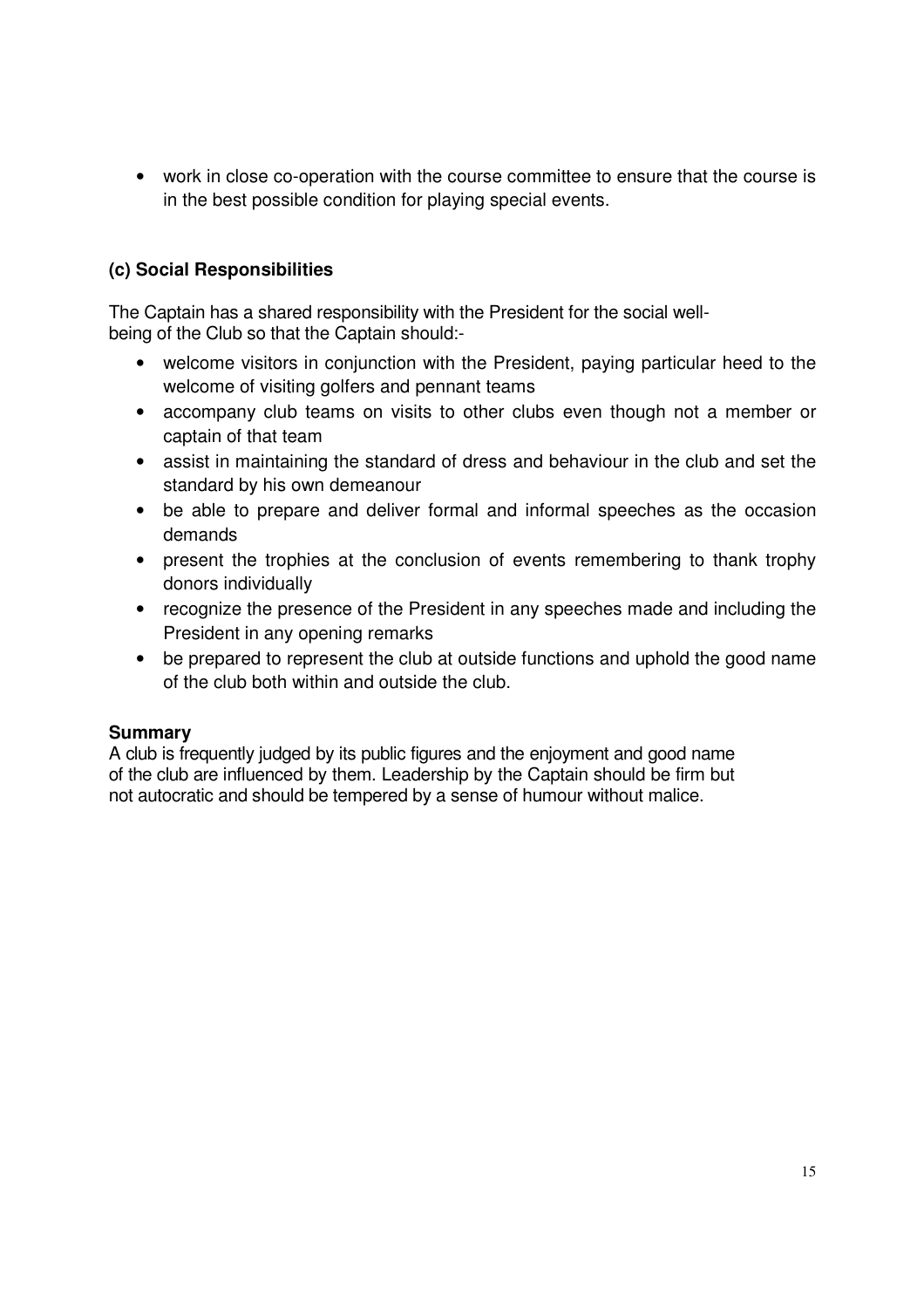## **ROLE OF THE CLUB SECRETARY**

The Secretary is responsible to the board/committee to maintain records of board/committee and ensure effective management of the club's records.

This is an administration role often filled in the absence of an employed General Manager of Secretary Manager.

Responsibilities include:

- managing minutes of committee meetings, including either recording the Minutes or ensuring the Minutes Secretary does so, and ensuring minutes are distributed to committee members within seven days of meeting
- development of the agenda in consultation with Chairman and distribution a week prior, or at least two days prior to the meeting
- accurate and sufficient documentation to meet legal requirements
- ensuring a signing a copy of the final approved Minutes and safe keeping of minutes
- maintain the records of the Club as required by law and made available when required by authorised persons. These records may include founding documents, lists of Committee members, committee meeting Minutes, financial reports, and other official reports, elections, referenda, other votes, etc.
- provide an up-to-date copy of the Constitution and bylaws at all meetings.
- Ensure that proper notification is given of committee and club meetings as specified in the bylaws
- Manage the general correspondence of the committee except for such correspondence assigned to others
- Assisting the committee in providing systematic communication from the Committee to Club members and other relevant stakeholders
- The Secretary may also be the nominated person to receive and file relevant Police Check records or Working with Children documentation.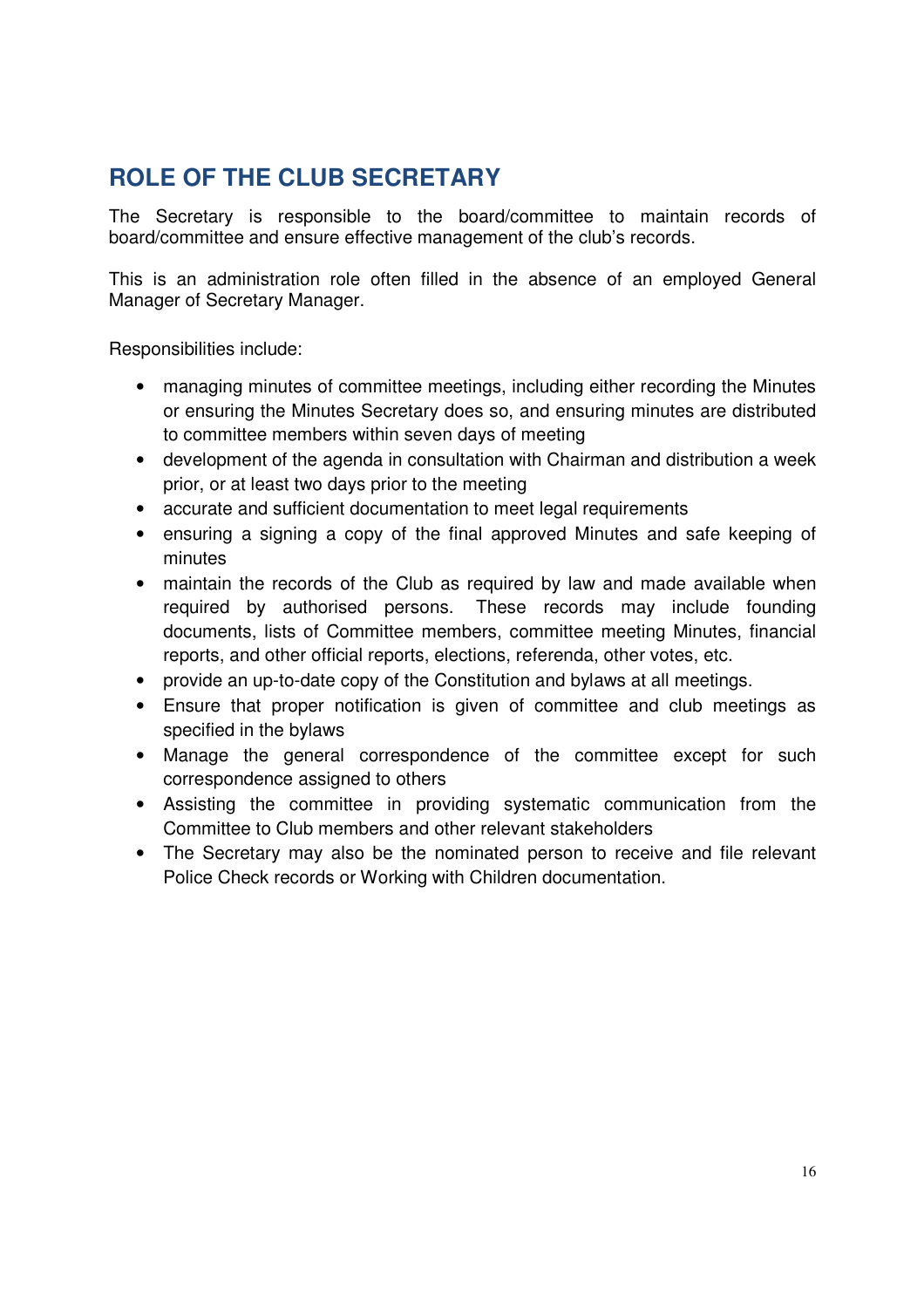## **ROLE OF THE CLUB TREASURER**

The Treasurer is responsible to the board/committee for supervision and control of all income and expenditure of the club, for overseeing the financial operation and for safeguarding the club's assets.

Responsibilities include:

#### **Records**

• To ensure that the accounting and other records are adequately maintained to comply with statutory requirements and club needs.

#### **Policy**

• To ensure that a financial strategy policy is established, approved by the board/committee and adhered to.

#### **Capital Expenditure Practices**

• To ensure that capital expenditure is authorised in accordance with budget and policy.

#### **Budgeting**

• To ensure that financial budgets are prepared and approved by the board/committee, on an annual and long-term basis, to meet the club's governance and planning needs.

#### **Reporting**

- To ensure that monthly reporting is promptly and accurately performed, to enable the board/committee to assess the performance of the club, and to take any corrective action;
- Report the club's financial position to members at the AGM;
- To ensure that a suitable accounting system is in place that is adequate for the club's needs;
- In conjunction with the club's auditors, ensure that the annual financial statements are prepared to satisfy the club's statutory reporting requirements.

#### **Funding**

- To ensure that the club's operating and capital requirements are adequately provided for, whilst maintaining a medium to long-term view on cash reserves and future capital requirements;
- To ensure that any excess funds are invested efficiently, in accordance with the club's investment guidelines.

#### **Assets**

• To ensure all club assets are properly recorded and adequately secured.

#### **Risk Management**

• To ensure that all club assets and risks are adequately assessed and insured as necessary.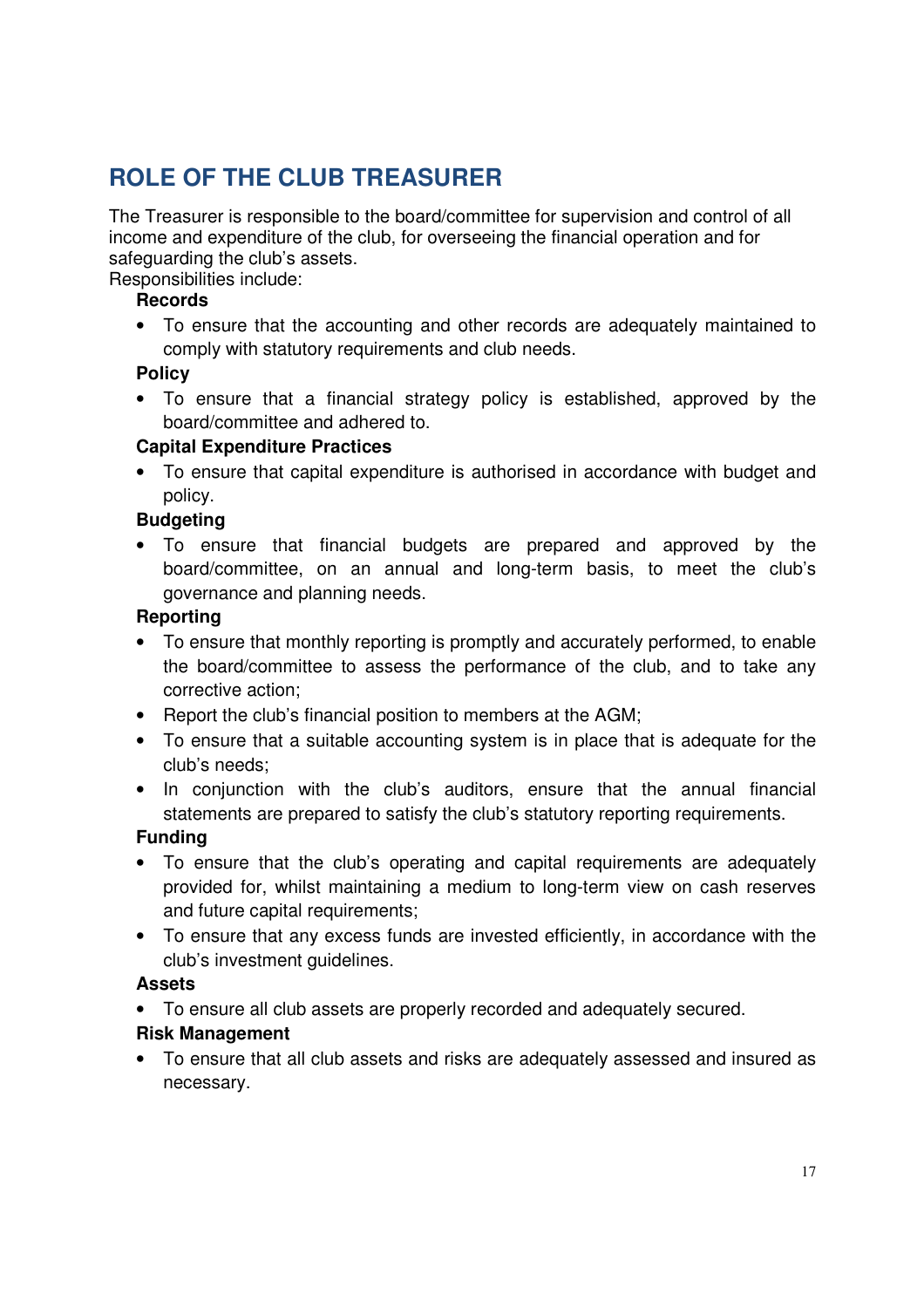#### **Fees and Charges**

- To recommend to the board/committee, rates for entrances fees (if applicable), subscriptions, green fees, competition fees and other annual charges;
- To monitor the pricing, purchasing and profit returns from bar and catering activities.

#### **Controls**

• To oversee that adequate internal controls exist to ensure that income and expenditure is properly recorded and controlled.

#### **Personnel**

- To ensure that all statutory records are properly maintained, and all employees (if applicable) are adequately remunerated in accordance with statutory requirements and common practice;
- To ensure that the club meets all superannuation requirements.

#### **Taxation**

• To oversee that all taxes are promptly remitted, in accordance with legislative requirements and timetables.

#### **Audit**

• To ensure that the independent audit process is conducted. A meeting with the auditor prior to annual audit is advisable.

#### **Key Skills**

- Financial background and ability to interpret financial reports and records;
- Awareness of accounting procedures and policies;
- Able to work in a logical and orderly manner;
- Attention to detail.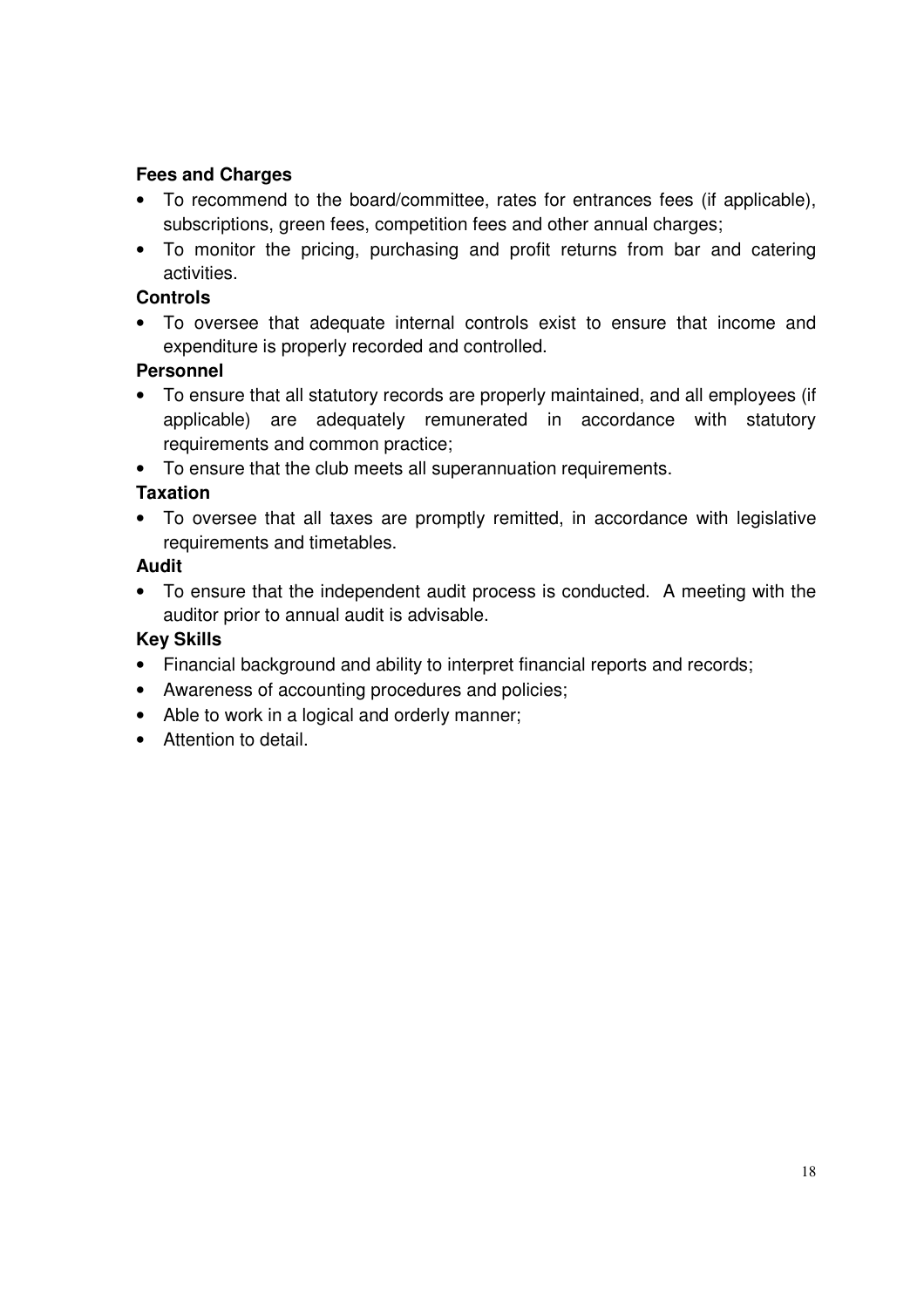## **LIFE MEMBERSHIP POLICY**

#### 1) **Guidelines for Election of Life Members**

- a) Life Membership can be awarded by the New Town Bay Golf Club Management Committee for outstanding contribution to the Club by a New Town Bay Golf Club Member or, Volunteers.
- b) This policy sets out the minimum criteria to be eligible for nomination for an award of Life Membership
- c) This award exists to recognise the valuable contribution of individuals to the current and future existence of the Club

#### 2) **Criteria For Life Membership:**

The points to be taken into account when considering any nomination:

#### **a) Length of Service**

The length of service to the Club should be extended service of at least 20 years as a player or as a volunteer with such service in either role.

#### **b) General Considerations**

- The general attitude and overall demeanour of the nominee shows a dedication to the values of the Club
- Commitment to the principles of good sportsmanship
- Valued leadership and good role modelling that reflects credit upon the Club.
- Ongoing financial support to the Club either by Sponsorship or Donation.
- Except non-playing volunteers or patrons, the candidates must satisfy at least one of the following criteria

#### **c) Specific Criteria:**

- 1) A minimum of ten (10) years' service on the Management Committee or Sub Committees;
- 2) A significant ongoing contribution to the benefit of the Club or;
- 3) An outstanding contribution which results in the Club being substantially and positively changed by that contribution, occurred over a period of time and be clearly documented and corroborated.

Satisfaction of the criteria described above **does not** infer automatic granting of Life membership. The criteria is for the guidance of the Management Committee when assessing nominated candidates

On receipt of nominations the Management Committee of the day (should